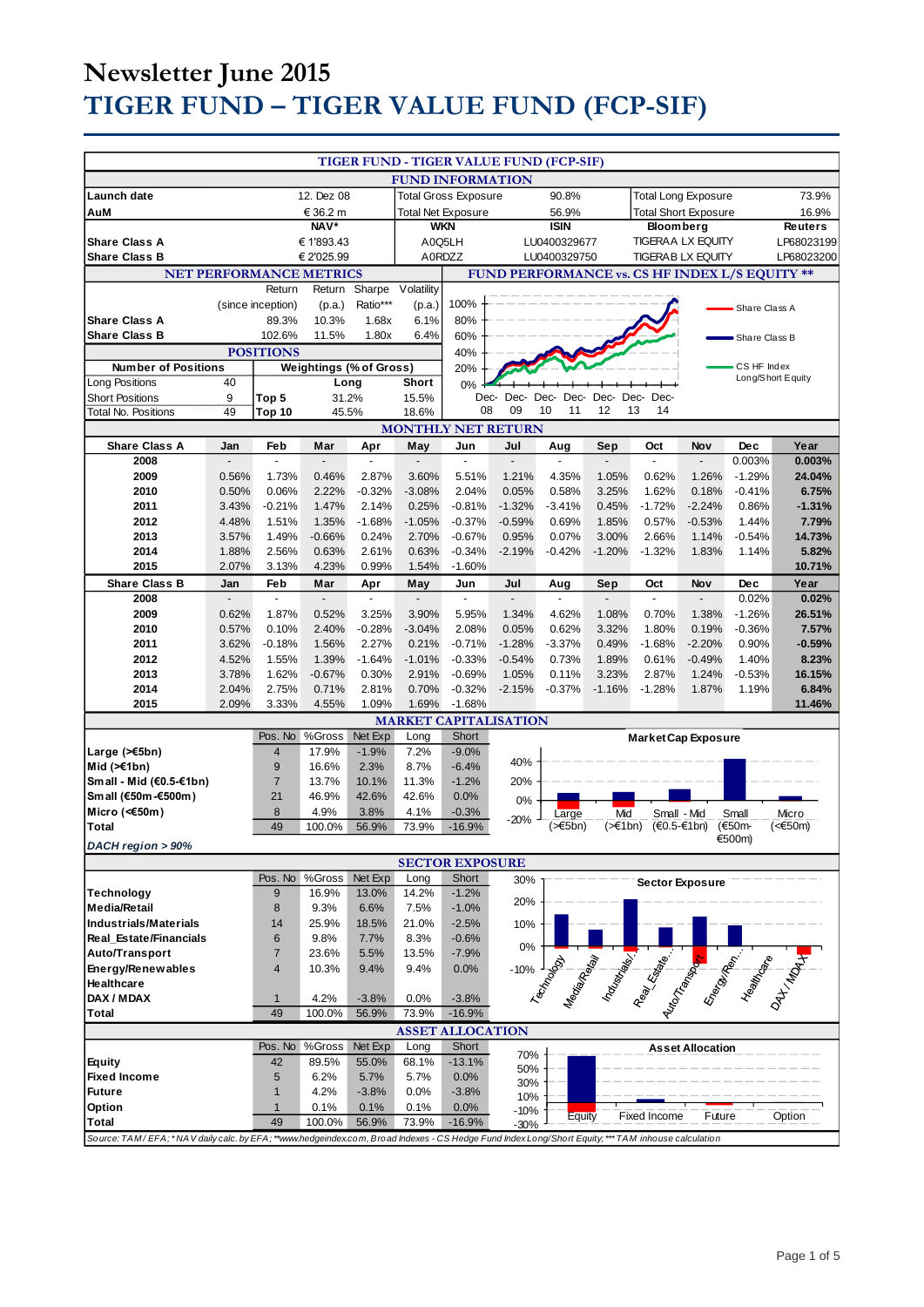## **Tiger Value Fund – June 2015**

## **O Returns: -1.60% (class A)/-1.68% (class B)**

In June, the Tiger Value Fund had a net return of -1.60% for share class A and -1.68% for share class B, making a cumulative positive net return of  $+10.71\%/+11.46\%$  year-to-date and  $+89.3\%/+102.6\%$ since inception (share class  $A/B$ ).

### **O Commentary: Greece – Deal or No Deal?**

In June markets were highly volatile and driven by speculation if there is a Deal with Greece or if Greece will have to leave the Euro. Just after it seemed that there will be a deal between Greece and the Eurogroup and most investors had increased their exposures exactly the opposite occurred with no deal and the immediate market sell-off on Monday 29<sup>th</sup> June. At month end most equity markets were down such as the DAX with -4.1% and MDAX down -4.0% while the Tiger Value Fund closed down  $1.6\%$  in June.

We positioned the Fund for a potential market sell-off by buying 700 DAX Put option contracts protecting the Fund for a worst case scenario. As a result of our cautious stance to preserve the Fund's assets, our net hedging costs via DAX Future and Option were -29bp. On our single short book we had positive attributions of +144bp demonstrating our strong single stock picking skills which buffered a significant part of our losses on our long book.

Our net exposure was in a range of approximately 25% to 55% mainly driven by the delta change of our DAX Puts and selective short covering. At the end of the month our net exposure stood at 51.4% (57.1% incl. fixed income linked investments) as we continued to cover single short hedges in the market sell-off as well as selectively scaled into new and existing positions.

Unfortunately many of our long positions experienced significant set-backs without any reason other than we may see No Greek Deal. In particular our technology stocks such as Zeal Networks (-10%), Ferratum (-13%) and Tomorrow Focus (-15%) suffered without any negative news flow and burdened the Fund performance by 162bp. In addition we had positive catalyst laden stocks such as PNE Wind which announced the sale of its UK assets which will result into a Eur 141m cash-inflow vs. a market cap of Eur 160m. But after a disastrous AGM the stock dropped 7% and burdened the Fund by 37bp. We increased our position in PNE as we expect a strong rebound in PNE shares after a record Q2 report in August coupled with milestone payments and the awareness that the company's corporate governance issues will be solved by the end of the year. The company trades on an attractive 2015-17 EBIT multiple of around 5x with various positive catalysts ahead.

On the positive side we profited from Gerry Weber (+15bp) were we started buying the stock after a 33% share price plunge post the company's profit warning. After a rebound we booked our profits as we believe that the company may have more structural issues than we initially thought. Also our position in PVA Tepla (+29bp) continued to perform (+18% in June) after the strong order intake in Q1 and expected boost in sales growth. The CEO and 26% shareholder Peter Abel has undergone a strategic repositioning such as targeting new markets and cutting fix costs which should become increasingly visible over the next year.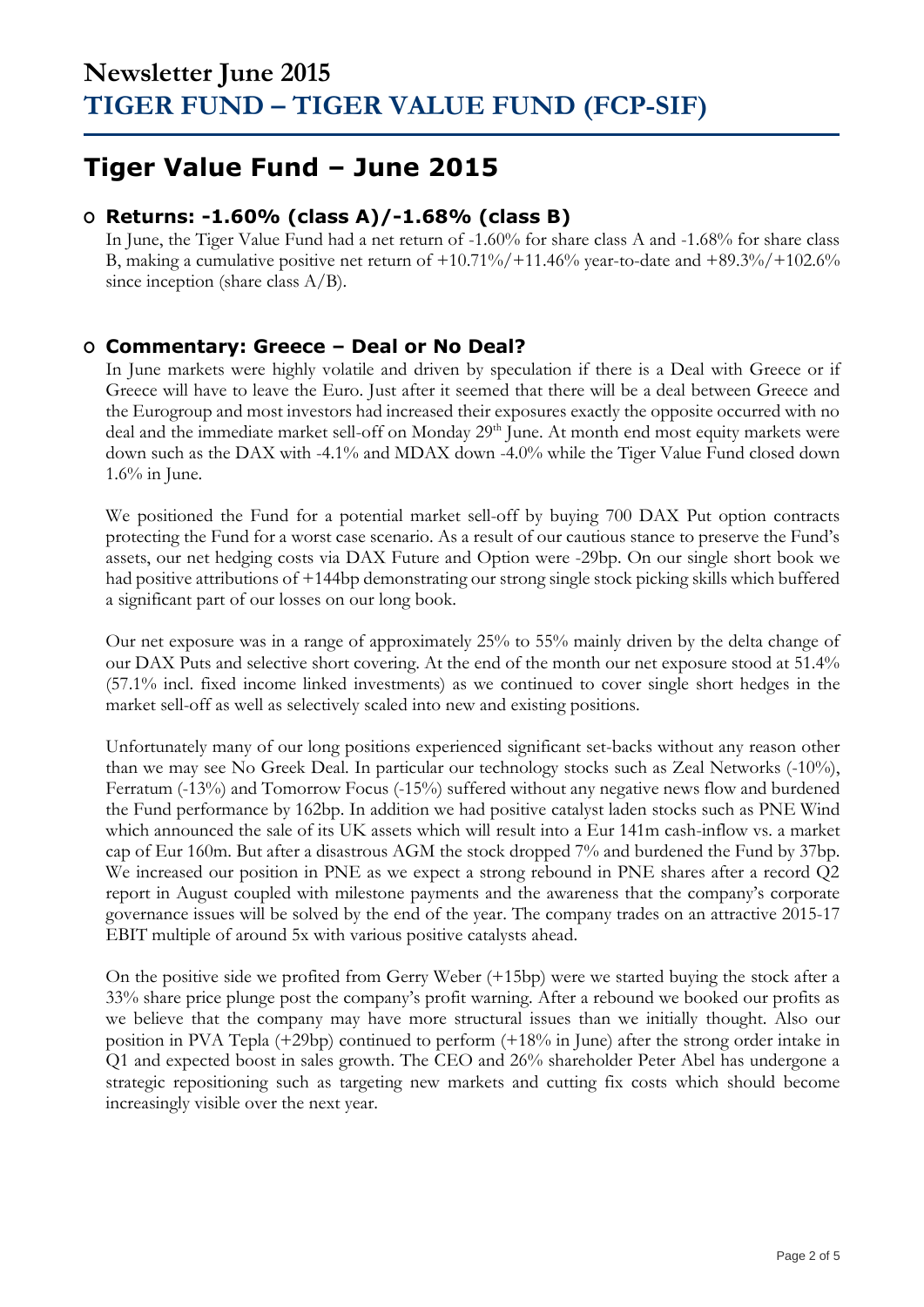### **O Outlook: Market Myopia**

In June, most European financial markets were largely influenced by the continued Greek tragicomedy. Financial market were swinging wildly from comments from unnamed sources claiming a potential Greek deal was either imminent or collapsing. Intra-day swings of 3-4% is nowadays commonplace. In our opinion financial market volatility has bottomed and will continue to rise.

As we have argued in this newsletter in the past, the recent years' interference by central banks have made financial market less stable (contrary to consensus opinion). Yes, on the surface some market have remained calm. As many are quick to point out, European peripheral bond spreads have not blown out as they did in 2010 or 2012. But it's hard to be convinced about increased stability when the EURUSD (the largest currency pair in the world) swings regularly 2% per day, or by the tenfold increase in the German 10 year bund yield from its most recent low. Today, financial markets are only stable as long as there is confidence that there is an implicit (or explicit) central bank back stop. This confidence is slowly being eroded and we believe that this will cause more volatility in the near future especially if the Federal Reserve finally decides to start increase interest rates (although this is clearly not given considering the growing economic risks currently).

Financial markets are largely myopic, it cannot focus on more than one thing at a time. While the main financial worry du jour is Grexit, there are many more troubling issues on the sidelines waiting for its time in the spotlight. The recent equity market meltdown in China is certainly one of them, rising interest rates another.

While we expect some sort of climax concerning the Greek debt crisis in the immediate future to briefly result in a short term bottom and relief rally in the European equity markets, it will quickly be replaced by another concern, whether it's China's equity bubble or rising interest rates remains to be seen.

As always we will remain vigilant and try to navigate these volatile market as best we can, but in general equity investors should brace for a prolonged period of higher volatility and lower returns. An excellent time to be invested in a true long/short hedge fund.

### *The Tiger Value Fund Desk, 6th July 2015*

**Matthias Rutsch Marc Schädler Peter Irblad**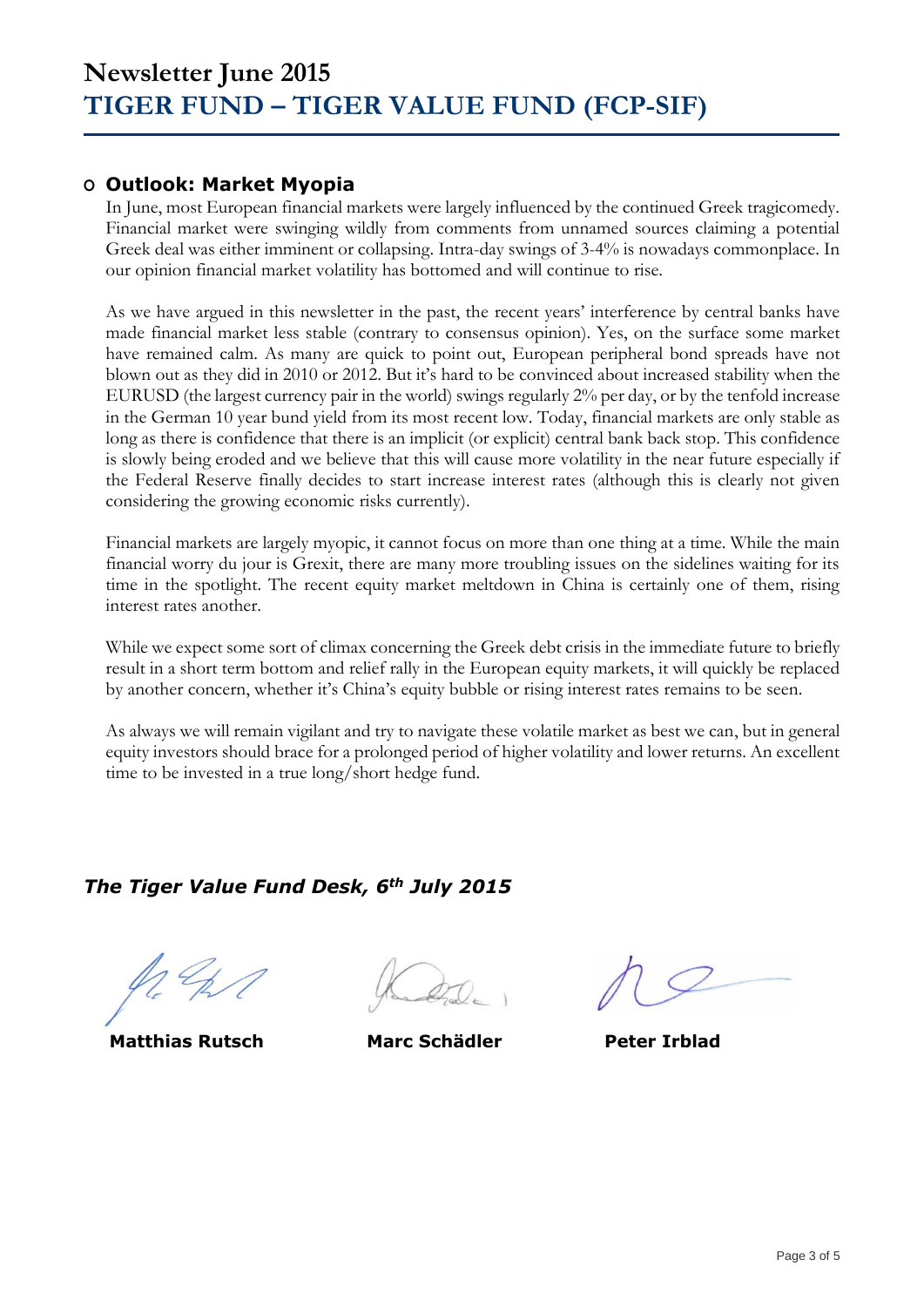## **Newsletter June 2015 TIGER FUND – TIGER VALUE FUND (FCP-SIF)**

### **Objectives**

The objective is to identify undervalued companies with external catalysts and/or initiate pro-active measures to create shareholder value. The fund aims for a 5 year return of 10-15% p.a. with strong focus on capital preservation.

#### **Investment Strategy**

The Investment Advisor is a specialized fundamental European long/short equity investment manager. The investment philosophy is based on seeking out undervalued value creating companies where we see upcoming catalysts and/or value creation measures that could improve the intrinsic value of the company and drive shareholder returns. At the same time we seek to profit from identifying overvalued value destroying companies where the intrinsic value is continuously being eroded. For each position we perform a detailed analysis including a 360 degree research process and 10 point scoring system (further details are available in our DDQ of investor presentation). The managers foresee a direct dialog with the company as well as with other shareholders to support management to initiate value creating measures. Their partner network i.e. other shareholders, consultants, sector experts, media etc. will help to impact positive change.

The fund intends to engage in 30 long investments with a target net long exposure of around 50%. The geographic focus is likely to be Germany, Switzerland and Austria.

| <b>Fund Information</b>   |                             | <b>Fee Structure and Risk Management</b> |                           |  |  |  |
|---------------------------|-----------------------------|------------------------------------------|---------------------------|--|--|--|
| Currency                  | <b>EUR</b>                  | Admin/Custodian Fee                      | Up to 0.49%               |  |  |  |
| Legal Entity              | <b>FCP-SIF</b>              | Advisory (Mgmt) Fee                      |                           |  |  |  |
| <b>Fund Domicile</b>      | Luxembourg                  | Share Class A                            | $2.0\%$                   |  |  |  |
| <b>Fund Structure</b>     | Open-ended multi-class      | Share Class B                            | 1.5%                      |  |  |  |
| Style mandate             | Long/Short and Active Value | Performance Fee                          |                           |  |  |  |
| <b>Investment Minimum</b> |                             | Share Class A                            | 20%                       |  |  |  |
| Share Class A             | € 125,000                   | Share Class B                            | 15%                       |  |  |  |
| Share Class B             | € 5,000,000                 | Hurdle Rate                              | None                      |  |  |  |
| Sub. Frequency            | Monthly                     | High Water Mark                          | Yes.                      |  |  |  |
| Red. Frequency            | Monthly                     | Eligible Investors                       | See Issue Document        |  |  |  |
| <b>Redemption Notice</b>  |                             | Leverage                                 | Maximum 200% of NAV       |  |  |  |
| Share Class A             | 1-2 months $*$              | Fund Benchmark                           | DJ CS HF Index L/S Equity |  |  |  |
| Share Class B             | 5-6 months                  |                                          |                           |  |  |  |

\*) The redemption notice has to be send to the European Fund Administration S.A. five business days prior to month end (cut-off 5pm). Therefore the minimum redemption period is one month end and the maximum redemption period is up to two months for share class A.

Investors: Sales documents may not be forwarded to investors other than those who meet the 'experienced investor' requirements under the Law of 2007.

#### **Fund Advisor Details and Service Providers**

| <b>Management Company</b>     | Alceda Fund Management SA, Phone: +352 248 329-1 |
|-------------------------------|--------------------------------------------------|
| <b>Investment Advisor</b>     | Tiger Asset Management GmbH                      |
| Contact                       | Matthias Rutsch, Phone: +41 41 500 33-46         |
|                               | Marc Schädler, Phone: +49 40 226 32 35-11        |
| Sub-Advisor                   | PHZ Privat- und Handelsbank Zürich AG            |
| Contact                       | Phone: +41 43 443 71-00                          |
| <b>Prime Broker/Custodian</b> | SEB AB / SEB SA                                  |
| Administrator                 | European Fund Administration SA                  |
| <b>Auditor</b>                | PriceWaterhouseCoopers                           |